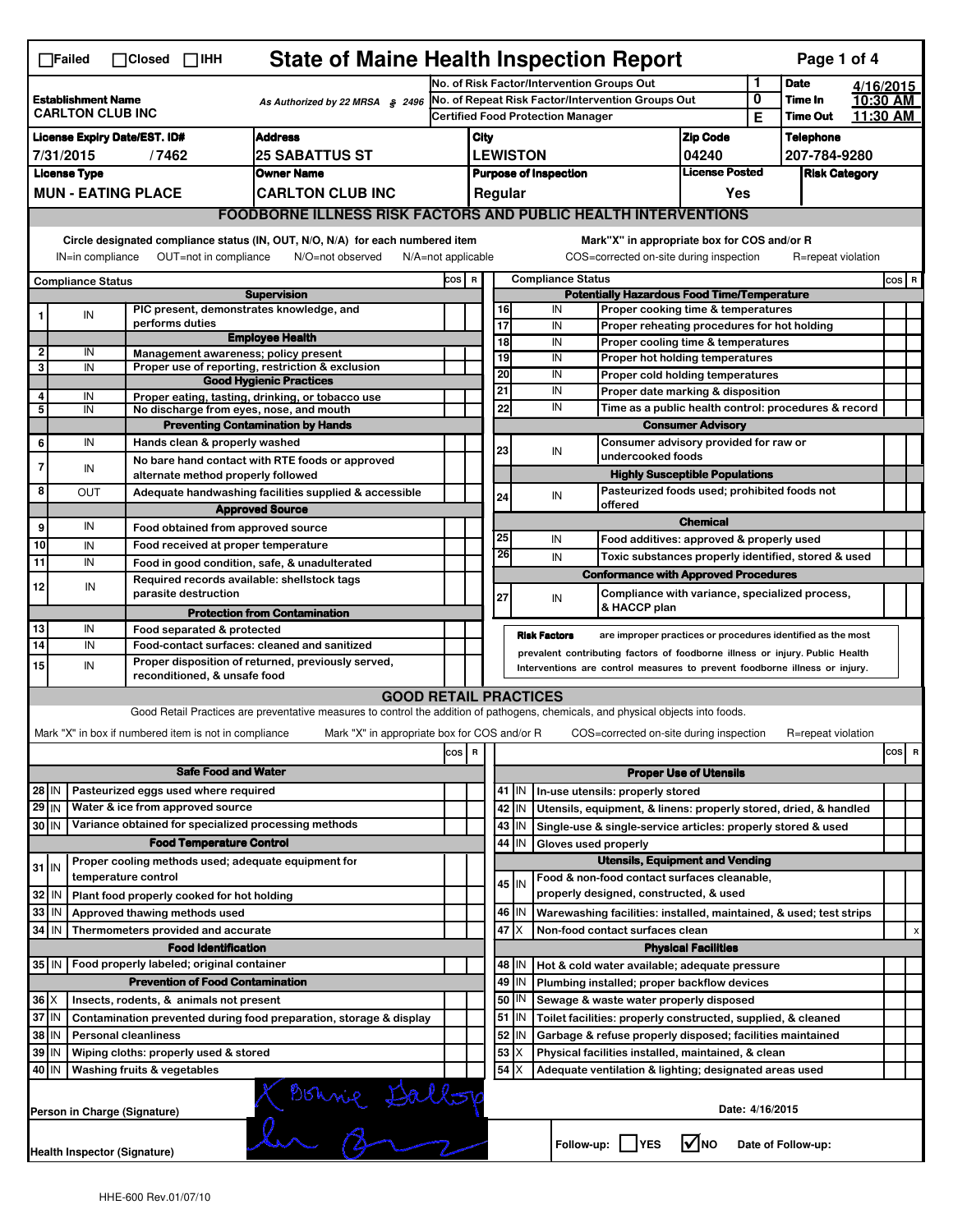|                                                      | <b>State of Maine Health Inspection Report</b> | Page 2 of 4 |                                 |              |                           |                                  |
|------------------------------------------------------|------------------------------------------------|-------------|---------------------------------|--------------|---------------------------|----------------------------------|
| <b>Establishment Name</b><br><b>CARLTON CLUB INC</b> |                                                |             | As Authorized by 22 MRSA § 2496 |              | 4/16/2015<br><b>Date</b>  |                                  |
| License Expiry Date/EST. ID#<br>7/31/2015<br>/7462   | <b>Address</b><br><b>25 SABATTUS ST</b>        |             | City / State<br><b>LEWISTON</b> | / ME         | <b>Zip Code</b><br>104240 | <b>Telephone</b><br>207-784-9280 |
|                                                      |                                                |             | <b>Temperature Observations</b> |              |                           |                                  |
| Location                                             | Temperature                                    |             |                                 | <b>Notes</b> |                           |                                  |
| cooler                                               | 39                                             |             |                                 |              |                           |                                  |
| cooler                                               | 38                                             |             |                                 |              |                           |                                  |
| hot water                                            | 110 plus                                       |             |                                 |              |                           |                                  |



**Date: 4/16/2015**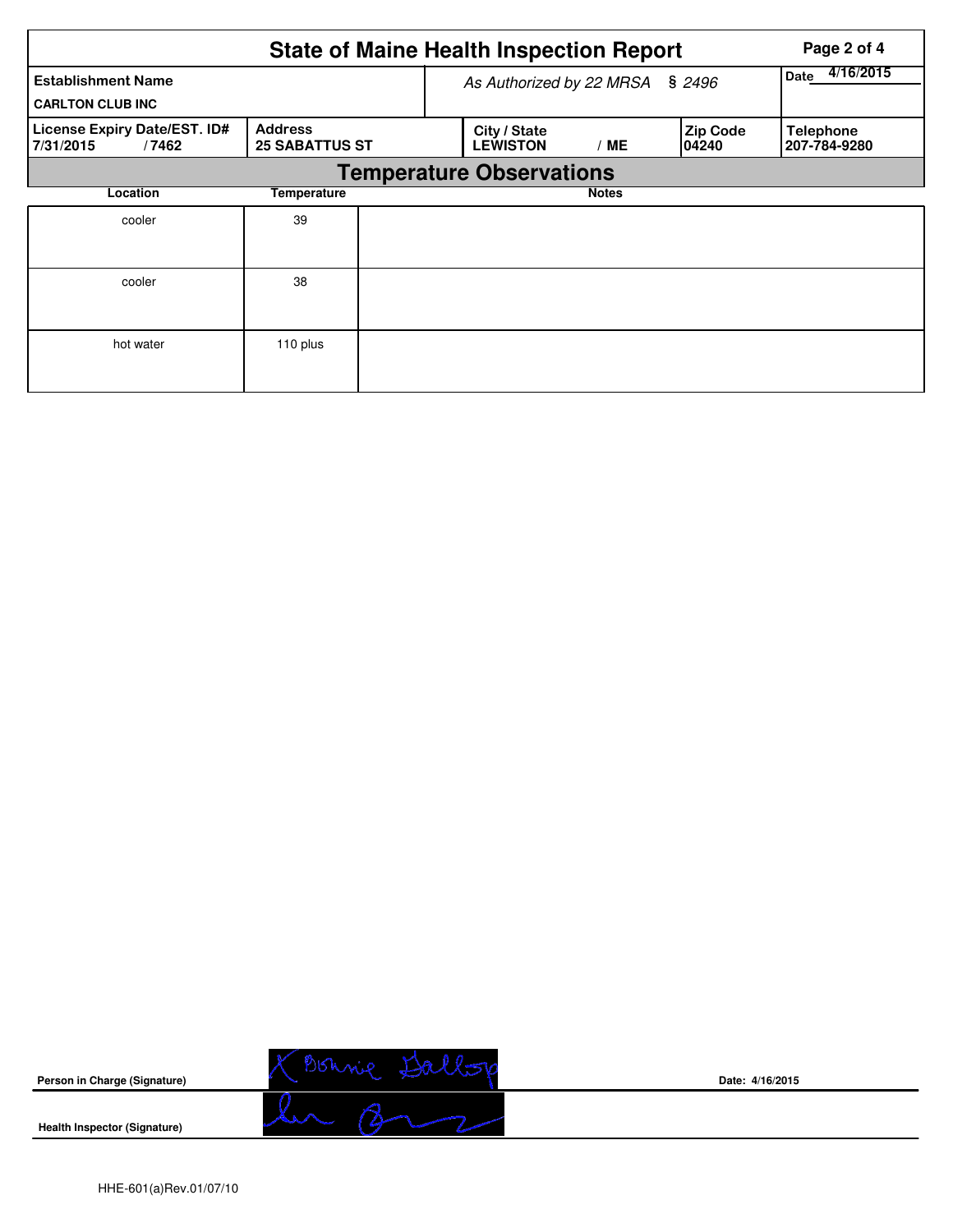|                                                                                                                                                    | Page 3 of 4                             |                                 |           |                          |  |  |  |  |
|----------------------------------------------------------------------------------------------------------------------------------------------------|-----------------------------------------|---------------------------------|-----------|--------------------------|--|--|--|--|
| <b>Establishment Name</b>                                                                                                                          | 4/16/2015<br>Date                       |                                 |           |                          |  |  |  |  |
| <b>CARLTON CLUB INC</b>                                                                                                                            |                                         |                                 |           |                          |  |  |  |  |
| License Expiry Date/EST. ID#<br>7/31/2015<br>/7462                                                                                                 | <b>Address</b><br><b>25 SABATTUS ST</b> | City / State<br><b>LEWISTON</b> | <b>ME</b> | <b>Zip Code</b><br>04240 |  |  |  |  |
| <b>Observations and Corrective Actions</b>                                                                                                         |                                         |                                 |           |                          |  |  |  |  |
| Violations cited in this report must be corrected within the time frames below, or as stated in sections<br>8-405.11 and 8-406.11 of the Food Code |                                         |                                 |           |                          |  |  |  |  |
| 8: 6-301.14: N: Hand wash signage not provided for employee hand sink or lavatory.                                                                 |                                         |                                 |           |                          |  |  |  |  |
| <b>INSPECTOR NOTES: needed in mens room</b>                                                                                                        |                                         |                                 |           |                          |  |  |  |  |
| 36: 6-202.15: N: Outer openings are not protected from the entry of insects or rodents.                                                            |                                         |                                 |           |                          |  |  |  |  |
| <b>INSPECTOR NOTES: need screens</b>                                                                                                               |                                         |                                 |           |                          |  |  |  |  |
| 47: 4-602.13: N: Non-food contact surfaces are not cleaned at a frequency necessary to preclude accumulation of soil residues.                     |                                         |                                 |           |                          |  |  |  |  |
| INSPECTOR NOTES: clean under coolers-clean keg cooler-clean inside glass coolers                                                                   |                                         |                                 |           |                          |  |  |  |  |
| 53: 6-501.12: N: The physical facilities are not clean.                                                                                            |                                         |                                 |           |                          |  |  |  |  |
| INSPECTOR NOTES: clean behind all equipment walls-floors--clean mop sink                                                                           |                                         |                                 |           |                          |  |  |  |  |
| 54: 6-202.11: N: Lights not shielded.                                                                                                              |                                         |                                 |           |                          |  |  |  |  |
| <b>INSPECTOR NOTES: bar area</b>                                                                                                                   |                                         |                                 |           |                          |  |  |  |  |
|                                                                                                                                                    |                                         |                                 |           |                          |  |  |  |  |